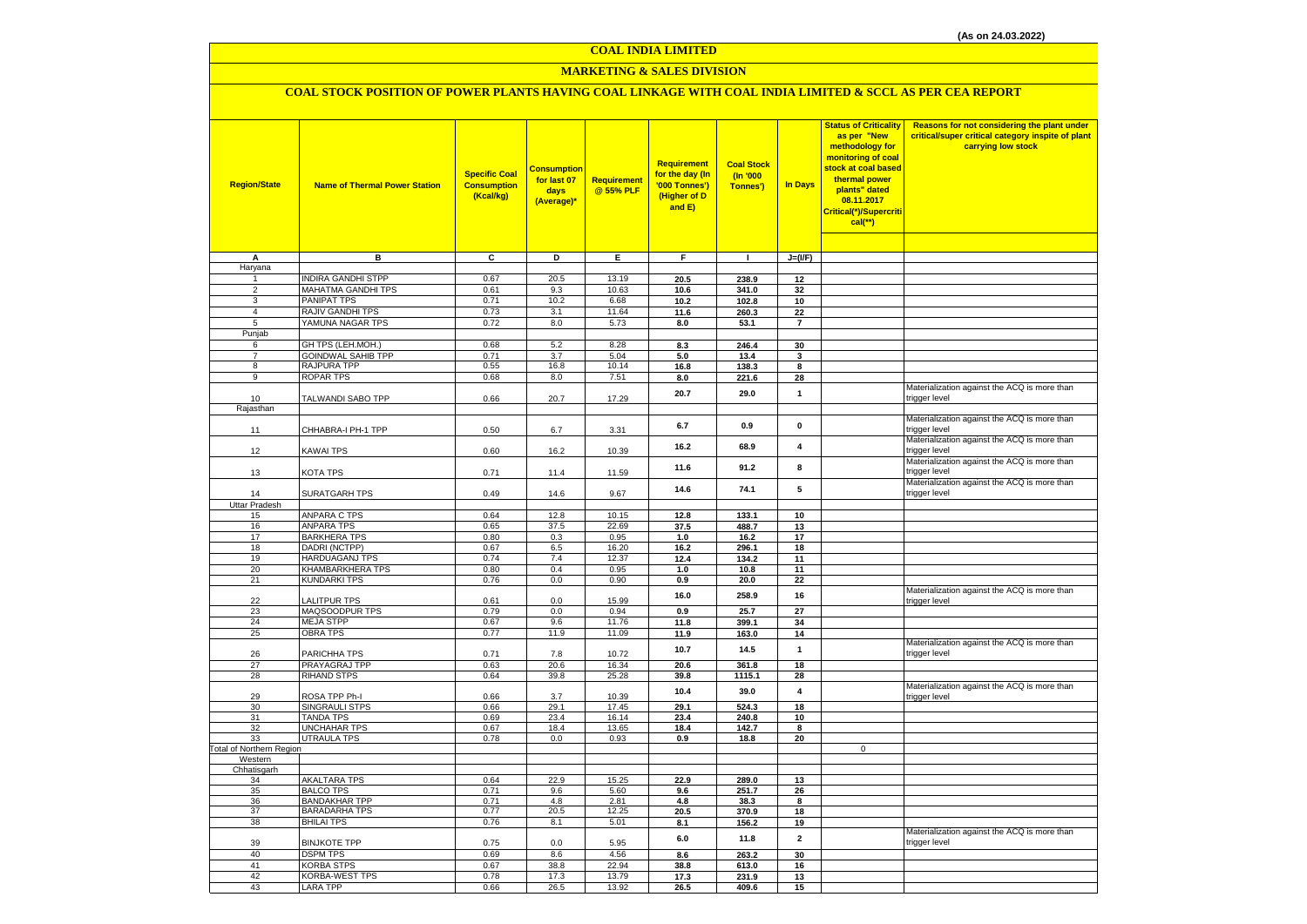#### **COAL INDIA LIMITED**

## **MARKETING & SALES DIVISION**

## **COAL STOCK POSITION OF POWER PLANTS HAVING COAL LINKAGE WITH COAL INDIA LIMITED & SCCL AS PER CEA REPORT**

| <b>Region/State</b>                        | <b>Name of Thermal Power Station</b>  | <b>Specific Coal</b><br><b>Consumption</b><br>(Kcal/kg) | <b>Consumption</b><br>for last 07<br>days<br>(Average)* | <b>Requirement</b><br>@ 55% PLF | Requirement<br>for the day (In<br>'000 Tonnes')<br>(Higher of D<br>and E) | <b>Coal Stock</b><br>$($ ln '000<br>Tonnes') | <b>In Days</b>           | <b>Status of Criticality</b><br>as per "New<br>methodology for<br>monitoring of coal<br>stock at coal based<br>thermal power<br>plants" dated<br>08.11.2017<br>Critical(*)/Supercriti<br>$cal$ (**) | Reasons for not considering the plant under<br>critical/super critical category inspite of plant<br>carrying low stock |
|--------------------------------------------|---------------------------------------|---------------------------------------------------------|---------------------------------------------------------|---------------------------------|---------------------------------------------------------------------------|----------------------------------------------|--------------------------|-----------------------------------------------------------------------------------------------------------------------------------------------------------------------------------------------------|------------------------------------------------------------------------------------------------------------------------|
|                                            |                                       |                                                         |                                                         |                                 |                                                                           |                                              |                          |                                                                                                                                                                                                     |                                                                                                                        |
| Α                                          | в                                     | c                                                       | Þ                                                       | Ε                               | F                                                                         | п.                                           | $J=(IVF)$                |                                                                                                                                                                                                     |                                                                                                                        |
| 44                                         | NAWAPARA TPP                          | 0.79                                                    | 3.1                                                     | 6.28                            | 6.3                                                                       | 1.9                                          | 0                        |                                                                                                                                                                                                     | Materialization against the ACQ is more than<br>trigger level                                                          |
| 45                                         | PATHADI TPP                           | 0.65                                                    | 8.9                                                     | 5.18                            | 8.9                                                                       | 80.1                                         | 9                        |                                                                                                                                                                                                     |                                                                                                                        |
| 46                                         | SIPAT STPS                            | 0.68                                                    | 37.9                                                    | 26.62                           | 37.9                                                                      | 616.7                                        | 16                       |                                                                                                                                                                                                     |                                                                                                                        |
| 47                                         | <b>TAMNAR TPP</b>                     | 0.84                                                    | 41.8                                                    | 26.52                           | 41.8                                                                      | 72.2                                         | $\overline{\mathbf{2}}$  |                                                                                                                                                                                                     | Materialization against the ACQ is more than<br>trigger level                                                          |
|                                            |                                       |                                                         |                                                         |                                 | 20.8                                                                      | 103.6                                        | 5                        |                                                                                                                                                                                                     | Materialization against the ACQ is more than                                                                           |
| 48<br>Gujarat                              | <b>UCHPINDA TPP</b>                   | 0.75                                                    | 20.8                                                    | 14.22                           |                                                                           |                                              |                          |                                                                                                                                                                                                     | trigger level                                                                                                          |
|                                            |                                       |                                                         |                                                         |                                 |                                                                           |                                              |                          |                                                                                                                                                                                                     | Materialization against the ACQ is more than                                                                           |
| 49                                         | <b>GANDHI NAGAR TPS</b>               | 0.69                                                    | 8.7                                                     | 5.71                            | 8.7                                                                       | 107.6                                        | 12                       |                                                                                                                                                                                                     | trigger level                                                                                                          |
| 50                                         | SABARMATI (D-F STATIONS)              | 0.57                                                    | 4.9                                                     | 2.74                            | 4.9                                                                       | 26.4                                         | #REF!                    |                                                                                                                                                                                                     |                                                                                                                        |
| 51                                         | UKAI TPS                              | 0.67                                                    | 13.9                                                    | 9.85                            | 13.9                                                                      | 87.3                                         | 6                        |                                                                                                                                                                                                     | Materialization against the ACQ is more than<br>trigger level                                                          |
| 52                                         | WANAKBORI TPS                         | 0.67                                                    | 18.5                                                    | 20.22                           | 20.2                                                                      | 63.1                                         | 3                        |                                                                                                                                                                                                     | Materialization against the ACQ is more than<br>trigger level                                                          |
| Madhya Pradesh                             |                                       |                                                         |                                                         |                                 |                                                                           |                                              |                          |                                                                                                                                                                                                     |                                                                                                                        |
| 53                                         | AMARKANTAK EXT TPS                    | 0.65                                                    | 0.9                                                     | 1.80                            | 1.8                                                                       | 42.8                                         | 24                       |                                                                                                                                                                                                     |                                                                                                                        |
| 54<br>55                                   | <b>ANUPPUR TPP</b><br><b>BINA TPS</b> | 0.65<br>0.74                                            | 19.6<br>7.9                                             | 10.31<br>4.88                   | 19.6<br>7.9                                                               | 294.0<br>59.6                                | 15<br>8                  |                                                                                                                                                                                                     |                                                                                                                        |
| 56                                         | GADARWARA TPP                         | 0.66                                                    | 18.3                                                    | 13.93                           | 18.3                                                                      | 98.3                                         | 5                        |                                                                                                                                                                                                     | Materialization against the ACQ is more than                                                                           |
|                                            |                                       |                                                         |                                                         |                                 | 12.6                                                                      | 91.4                                         | $\overline{\phantom{a}}$ |                                                                                                                                                                                                     | trigger level<br>Materialization against the ACQ is more than                                                          |
| 57<br>58                                   | KHARGONE STPP<br>SANJAY GANDHI TPS    | 0.60<br>0.82                                            | 12.6<br>18.6                                            | 10.45<br>14.57                  | 18.6                                                                      | 63.9                                         | $\mathbf{3}$             |                                                                                                                                                                                                     | trigger level<br>Non payment of dues                                                                                   |
| 59                                         | SATPURA TPS                           | 0.67                                                    | 6.8                                                     | 11.79                           | 11.8                                                                      | 19.6                                         | 2                        |                                                                                                                                                                                                     | Non Payment of Dues                                                                                                    |
| 60                                         | <b>SEIONI TPP</b>                     | 0.64                                                    | 7.1                                                     | 5.06                            | 7.1                                                                       | 166.8                                        | 24                       |                                                                                                                                                                                                     |                                                                                                                        |
| 61                                         | SHREE SINGAJI TPP                     | 0.71                                                    | 23.7                                                    | 23.50                           | 23.7                                                                      | 87.2                                         | $\overline{\mathbf{4}}$  |                                                                                                                                                                                                     | Non Payment of Dues                                                                                                    |
| 62                                         | <b>VINDHYACHAL STPS</b>               | 0.69                                                    | 53.1                                                    | 43.60                           | 53.1                                                                      | 1559.0                                       | 29                       |                                                                                                                                                                                                     |                                                                                                                        |
| Maharashtra                                |                                       |                                                         |                                                         |                                 |                                                                           |                                              |                          |                                                                                                                                                                                                     | Materialization against the ACQ is more than                                                                           |
| 63                                         | <b>AMRAVATI TPS</b>                   | 0.62                                                    | 16.3                                                    | 11.07                           | 16.3                                                                      | 61.8                                         | 4                        |                                                                                                                                                                                                     | trigger level                                                                                                          |
| 64                                         | <b>BHUSAWAL TPS</b>                   | 0.72                                                    | 14.7                                                    | 11.44                           | 14.7                                                                      | 18.0                                         | $\mathbf{1}$             |                                                                                                                                                                                                     | Non payment of dues                                                                                                    |
| 65                                         | <b>BUTIBORI TPP</b>                   | 0.67                                                    | 0.0                                                     | 5.31                            | 5.3                                                                       | 59.7                                         | 11                       |                                                                                                                                                                                                     |                                                                                                                        |
| 66                                         | CHANDRAPUR(MAHARASHTRA) STPS          | 0.78                                                    | 43.9                                                    | 30.17                           | 43.9                                                                      | 322.6                                        | $\overline{7}$           |                                                                                                                                                                                                     | Non payment of dues                                                                                                    |
| 67                                         | DAHANU TPS                            | 0.62                                                    | 6.2                                                     | 4.09                            | 6.2                                                                       | 7.9                                          | $\mathbf{1}$             |                                                                                                                                                                                                     | Materialization against the ACQ is more than<br>trigger level                                                          |
| 68                                         | DHARIWAL TPP                          | 0.67                                                    | 7.9                                                     | 5.34                            | 7.9                                                                       | 49.4                                         | 6                        |                                                                                                                                                                                                     | Materialization against the ACQ is more than<br>trigger level                                                          |
| 69                                         | <b>GMR WARORA TPS</b>                 | 0.67                                                    | 9.1                                                     | 5.29                            | 9.1                                                                       | 9.3                                          | $\mathbf{1}$             |                                                                                                                                                                                                     | Materialization against the ACQ is more than<br>trigger level                                                          |
| 70                                         | KHAPARKHEDA TPS                       | 0.89                                                    | 19.1                                                    | 15.72                           | 19.1                                                                      | 199.5                                        | 10                       |                                                                                                                                                                                                     |                                                                                                                        |
| 71                                         | <b>KORADI TPS</b>                     | 0.76                                                    | 26.9                                                    | 22.08                           | 26.9                                                                      | 42.4                                         | $\overline{\mathbf{2}}$  |                                                                                                                                                                                                     | Non payment of dues                                                                                                    |
| 72<br>73                                   | MAUDA TPS<br><b>NASIK TPS</b>         | 0.70<br>0.81                                            | 22.3<br>6.5                                             | 21.29<br>6.72                   | 22.3                                                                      | 251.6                                        | 11<br>$\overline{2}$     |                                                                                                                                                                                                     | Non payment of dues                                                                                                    |
| 74                                         | <b>PARAS TPS</b>                      | 0.74                                                    | 7.2                                                     | 4.90                            | 6.7<br>$\bf 7.2$                                                          | 15.6<br>11.9                                 | $\overline{2}$           |                                                                                                                                                                                                     | Non payment of dues                                                                                                    |
| 75                                         | <b>PARLITPS</b>                       | 0.67                                                    | 6.5                                                     | 6.65                            | 6.7                                                                       | 21.5                                         | 3                        |                                                                                                                                                                                                     | Non payment of dues                                                                                                    |
|                                            |                                       |                                                         |                                                         |                                 |                                                                           |                                              |                          |                                                                                                                                                                                                     | Materialization against the ACQ is more than                                                                           |
| 76                                         | <b>SOLAPUR STPS</b>                   | 0.56                                                    | 15.2                                                    | 9.73                            | 15.2                                                                      | 58.7                                         | $\overline{\mathbf{4}}$  |                                                                                                                                                                                                     | trigger level<br>Materialization against the ACQ is more than                                                          |
| 77                                         | <b>TIRORA TPS</b>                     | 0.66                                                    | 45.1                                                    | 28.73                           | 45.1                                                                      | 162.1                                        | $\overline{\mathbf{4}}$  |                                                                                                                                                                                                     | trigger level                                                                                                          |
| 78                                         | WARDHA WARORA TPP                     | 0.66                                                    | 4.0                                                     | 4.71                            | 4.7                                                                       | 172.1                                        | 37                       |                                                                                                                                                                                                     |                                                                                                                        |
| <b>Total of Western Region</b><br>Southern |                                       |                                                         |                                                         |                                 |                                                                           |                                              |                          | $\mathbf 0$                                                                                                                                                                                         |                                                                                                                        |
| Andhra Pradesh                             |                                       |                                                         |                                                         |                                 |                                                                           |                                              |                          |                                                                                                                                                                                                     |                                                                                                                        |
| 79                                         | DAMODARAM SANJEEVAIAH TPS             | 0.66                                                    | 14.4                                                    | 13.85                           | 14.4                                                                      | 27.9                                         | $\mathbf{2}$             |                                                                                                                                                                                                     | Materialization against the ACQ is more than<br>trigger level                                                          |
| 80                                         | Dr. N.TATA RAO TPS                    | 0.77                                                    | 27.3                                                    | 17.90                           | 27.3                                                                      | 71.5                                         | 3                        |                                                                                                                                                                                                     | Materialization against the ACQ is more than<br>trigger level                                                          |
|                                            |                                       |                                                         |                                                         |                                 |                                                                           |                                              |                          |                                                                                                                                                                                                     |                                                                                                                        |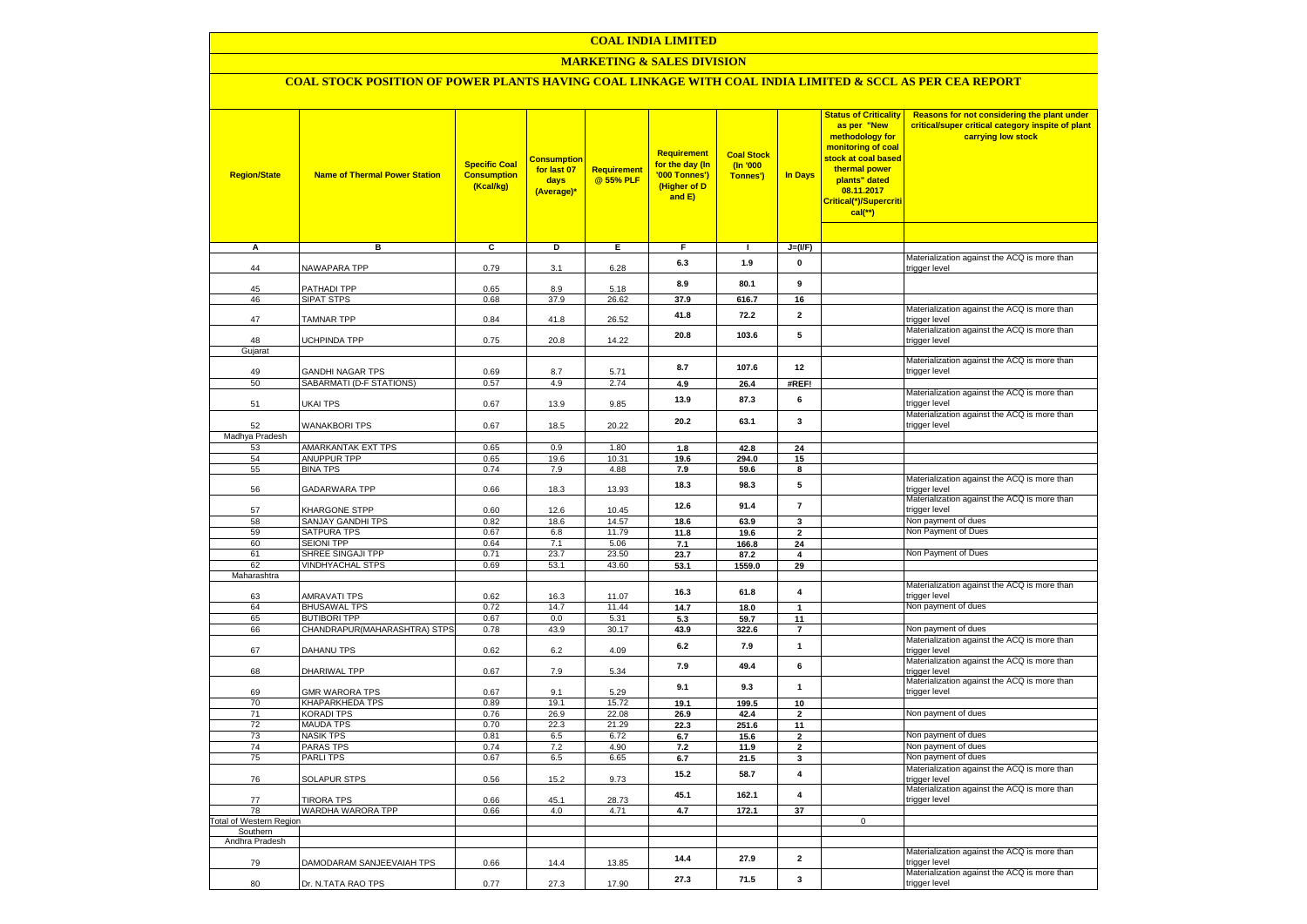## **COAL INDIA LIMITED**

## **MARKETING & SALES DIVISION**

# **COAL STOCK POSITION OF POWER PLANTS HAVING COAL LINKAGE WITH COAL INDIA LIMITED & SCCL AS PER CEA REPORT**

| <b>Region/State</b>             | <b>Name of Thermal Power Station</b>      | <b>Specific Coal</b><br><b>Consumption</b><br>(Kcal/kg) | <mark>Consumption</mark><br>for last 07<br>days<br>(Average)* | <b>Requirement</b><br>@ 55% PLF | <b>Requirement</b><br>for the day (In<br>'000 Tonnes')<br>(Higher of D<br>and E) | <b>Coal Stock</b><br>(In '000<br>Tonnes') | <b>In Days</b>                | <b>Status of Criticality</b><br>as per "New<br>methodology for<br>monitoring of coal<br>stock at coal based<br>thermal power<br>plants" dated<br>08.11.2017<br>Critical(*)/Supercriti<br>$cal$ (**) | Reasons for not considering the plant under<br>critical/super critical category inspite of plant<br>carrying low stock |
|---------------------------------|-------------------------------------------|---------------------------------------------------------|---------------------------------------------------------------|---------------------------------|----------------------------------------------------------------------------------|-------------------------------------------|-------------------------------|-----------------------------------------------------------------------------------------------------------------------------------------------------------------------------------------------------|------------------------------------------------------------------------------------------------------------------------|
|                                 |                                           |                                                         |                                                               |                                 |                                                                                  |                                           |                               |                                                                                                                                                                                                     |                                                                                                                        |
| А<br>81                         | в<br>PAINAMPURAM TPP                      | c<br>0.59                                               | D<br>18.9                                                     | Е<br>10.21                      | F<br>18.9                                                                        | $\mathbf{I}$<br>136.6                     | $J=(I/F)$<br>$\overline{7}$   |                                                                                                                                                                                                     |                                                                                                                        |
|                                 |                                           |                                                         |                                                               |                                 |                                                                                  |                                           |                               |                                                                                                                                                                                                     | Materialization against the ACQ is more than                                                                           |
| 82                              | RAYALASEEMA TPS                           | 0.76                                                    | 19.2                                                          | 16.60                           | 19.2                                                                             | 61.0                                      | $\mathbf{3}$                  |                                                                                                                                                                                                     | trigger level                                                                                                          |
| 83                              | <b>SIMHADRI</b>                           | 0.78                                                    | 33.7                                                          | 20.54                           | 33.7                                                                             | 279.8                                     | 8                             |                                                                                                                                                                                                     |                                                                                                                        |
| 84                              | <b>SGPL TPP</b>                           | 0.53                                                    | 15.5                                                          | 9.26                            | 15.5                                                                             | 28.4                                      | $\mathbf{2}$                  |                                                                                                                                                                                                     | Materialization against the ACQ is more than<br>trigger level                                                          |
| 85                              | <b>VIZAG TPP</b>                          | 0.67                                                    | 1.7                                                           | 9.20                            | 9.2                                                                              | 43.2                                      | 5                             |                                                                                                                                                                                                     |                                                                                                                        |
| Karnataka                       |                                           |                                                         |                                                               |                                 |                                                                                  |                                           |                               |                                                                                                                                                                                                     |                                                                                                                        |
|                                 |                                           |                                                         |                                                               |                                 | 15.0                                                                             | 51.8                                      | 3                             |                                                                                                                                                                                                     | Materialization against the ACQ is more than                                                                           |
| 86                              | <b>BELLARY TPS</b>                        | 0.63                                                    | 15.0                                                          | 14.23                           |                                                                                  |                                           |                               |                                                                                                                                                                                                     | trigger level                                                                                                          |
| 87                              | <b>KUDGI STPP</b>                         | 0.63                                                    | 27.9                                                          | 19.90                           | 27.9                                                                             | 23.4                                      | $\mathbf{1}$                  |                                                                                                                                                                                                     | Materialization against the ACQ is more than<br>trigger level                                                          |
|                                 |                                           |                                                         |                                                               |                                 |                                                                                  |                                           |                               |                                                                                                                                                                                                     | Materialization against the ACQ is more than                                                                           |
| 88                              | RAICHUR TPS                               | 0.66                                                    | 13.0                                                          | 14.98                           | 15.0                                                                             | 6.9                                       | $\mathbf 0$                   |                                                                                                                                                                                                     | trigger level                                                                                                          |
|                                 |                                           |                                                         |                                                               |                                 | 13.7                                                                             | 18.9                                      | $\mathbf{1}$                  |                                                                                                                                                                                                     | Materialization against the ACQ is more than                                                                           |
| 89                              | YERMARUS TPP                              | 0.62                                                    | 13.7                                                          | 13.09                           |                                                                                  |                                           |                               |                                                                                                                                                                                                     | trigger level                                                                                                          |
| Tamil Nadu                      |                                           |                                                         |                                                               |                                 |                                                                                  |                                           |                               |                                                                                                                                                                                                     |                                                                                                                        |
| 90                              | METTUR TPS                                | 0.81                                                    | 8.3                                                           | 8.98                            | 9.0                                                                              | 40.1                                      | 4                             |                                                                                                                                                                                                     | Materialization against the ACQ is more than<br>trigger level                                                          |
|                                 |                                           |                                                         |                                                               |                                 |                                                                                  |                                           |                               |                                                                                                                                                                                                     | Materialization against the ACQ is more than                                                                           |
| 91                              | METTUR TPS - II                           | 0.78                                                    | 6.0                                                           | 6.16                            | 6.2                                                                              | 59.5                                      | 10                            |                                                                                                                                                                                                     | trigger level                                                                                                          |
|                                 |                                           |                                                         |                                                               |                                 |                                                                                  |                                           |                               |                                                                                                                                                                                                     | Materialization against the ACQ is more than                                                                           |
| 92                              | NORTH CHENNAI TPS                         | 0.82                                                    | 31.3                                                          | 19.78                           | 31.3                                                                             | 120.8                                     | 4                             |                                                                                                                                                                                                     | trigger level                                                                                                          |
|                                 |                                           |                                                         |                                                               |                                 | 13.3                                                                             | 11.7                                      | $\mathbf{1}$                  |                                                                                                                                                                                                     | Materialization against the ACQ is more than                                                                           |
| 93<br>94                        | <b>TUTICORIN TPS</b><br><b>VALLUR TPP</b> | 0.96                                                    | 6.0                                                           | 13.31                           |                                                                                  |                                           |                               |                                                                                                                                                                                                     | trigger level                                                                                                          |
| Telangana                       |                                           | 0.72                                                    | 24.2                                                          | 14.26                           | 24.2                                                                             | 153.3                                     | 6                             |                                                                                                                                                                                                     |                                                                                                                        |
| 95                              | <b>BHADRADRI TPP</b>                      | 0.69                                                    | 10.9                                                          | 9.83                            | 10.9                                                                             | 109.5                                     | 10                            |                                                                                                                                                                                                     |                                                                                                                        |
| 96                              | KAKATIYA TPS                              | 0.57                                                    | 14.0                                                          | 8.33                            | 14.0                                                                             | 129.1                                     | 9                             |                                                                                                                                                                                                     |                                                                                                                        |
| 97                              | KOTHAGUDEM TPS (NEW)                      | 0.64                                                    | 12.4                                                          | 8.46                            | 12.4                                                                             | 103.1                                     | 8                             |                                                                                                                                                                                                     |                                                                                                                        |
| 98                              | KOTHAGUDEM TPS (STAGE-7)                  | 0.50                                                    | 9.3                                                           | 5.23                            | 9.3                                                                              | 88.1                                      | 9                             |                                                                                                                                                                                                     |                                                                                                                        |
| 99                              | RAMAGUNDEM STPS                           | 0.62                                                    | 32.7                                                          | 21.33                           | 32.7                                                                             | 263.9                                     | 8                             |                                                                                                                                                                                                     |                                                                                                                        |
| 100<br>101                      | RAMAGUNDEM-B TPS<br><b>SINGARENI TPP</b>  | 0.77<br>0.58                                            | 0.7<br>16.5                                                   | 0.64<br>9.12                    | 0.7<br>16.5                                                                      | 7.5<br>107.9                              | 11<br>$\overline{\mathbf{r}}$ |                                                                                                                                                                                                     |                                                                                                                        |
| <b>Total of Southern Region</b> |                                           |                                                         |                                                               |                                 |                                                                                  |                                           |                               | $\mathsf 0$                                                                                                                                                                                         |                                                                                                                        |
| Eastern                         |                                           |                                                         |                                                               |                                 |                                                                                  |                                           |                               |                                                                                                                                                                                                     |                                                                                                                        |
| Bihar                           |                                           |                                                         |                                                               |                                 |                                                                                  |                                           |                               |                                                                                                                                                                                                     |                                                                                                                        |
| 102                             | <b>BARAUNI TPS</b>                        | 0.63                                                    | 4.0                                                           | 5.90                            | 5.9                                                                              | 143.1                                     | 24                            |                                                                                                                                                                                                     |                                                                                                                        |
| 103                             | <b>BARHI</b><br><b>BARH II</b>            | 0.67                                                    | 8.5                                                           | 5.84                            | 8.5                                                                              | 137.0                                     | 16                            |                                                                                                                                                                                                     |                                                                                                                        |
| 104                             |                                           | 0.67                                                    | 17.0                                                          | 11.67                           | 17.0                                                                             | 274.1                                     | 16                            |                                                                                                                                                                                                     | Materialization against the ACQ is more than                                                                           |
| 105                             | KAHALGAON TPS                             | 0.80                                                    | 24.0                                                          | 24.62                           | 24.6                                                                             | 164.8                                     | $\overline{7}$                |                                                                                                                                                                                                     | trigger level                                                                                                          |
|                                 |                                           |                                                         |                                                               |                                 | 5.7                                                                              | 68.2                                      | 12                            |                                                                                                                                                                                                     | Materialization against the ACQ is more than                                                                           |
| 106                             | MUZAFFARPUR TPS                           | 0.77                                                    | 5.7                                                           | 3.95                            |                                                                                  |                                           |                               |                                                                                                                                                                                                     | trigger level                                                                                                          |
| 107                             | <b>NABINAGAR STPP</b>                     | 0.58                                                    | 18.8                                                          | 10.14                           | 18.8                                                                             | 281.6                                     | 15                            |                                                                                                                                                                                                     |                                                                                                                        |
| 108<br>Jharkhand                | <b>NABINAGAR TPP</b>                      | 0.69                                                    | 15.1                                                          | 9.06                            | 15.1                                                                             | 70.9                                      | 5                             |                                                                                                                                                                                                     |                                                                                                                        |
| 109                             | BOKARO TPS `A` EXP                        | 0.57                                                    | 6.1                                                           | 3.78                            | 6.1                                                                              | 225.2                                     | 37                            |                                                                                                                                                                                                     |                                                                                                                        |
| 110                             | CHANDRAPURA(DVC) TPS                      | 0.61                                                    | 7.3                                                           | 4.06                            | 7.3                                                                              | 146.4                                     | 20                            |                                                                                                                                                                                                     |                                                                                                                        |
| 111                             | JOJOBERA TPS                              | 0.69                                                    | 3.2                                                           | 2.18                            | 3.2                                                                              | 85.6                                      | 27                            |                                                                                                                                                                                                     |                                                                                                                        |
| 112                             | KODARMA TPP                               | 0.62                                                    | 13.6                                                          | 8.23                            | 13.6                                                                             | 148.2                                     | 11                            |                                                                                                                                                                                                     |                                                                                                                        |
| 113                             | MAHADEV PRASAD STPP                       | 0.70                                                    | 8.2                                                           |                                 | 8.2                                                                              | 18.9                                      | $\mathbf 2$                   |                                                                                                                                                                                                     | Materialization against the ACQ is more than                                                                           |
| 114                             | <b>MAITHON RB TPP</b>                     | 0.64                                                    | 6.7                                                           | 5.01<br>8.89                    | 8.9                                                                              | 319.1                                     | 36                            |                                                                                                                                                                                                     | trigger level                                                                                                          |
|                                 |                                           |                                                         |                                                               |                                 |                                                                                  |                                           |                               |                                                                                                                                                                                                     | Materialization against the ACQ is more than                                                                           |
| 115                             | <b>TENUGHAT TPS</b>                       | 0.75                                                    | 5.3                                                           | 4.16                            | 5.3                                                                              | 33.4                                      | 6                             |                                                                                                                                                                                                     | trigger level                                                                                                          |
| Odisha                          |                                           |                                                         |                                                               |                                 |                                                                                  |                                           |                               |                                                                                                                                                                                                     |                                                                                                                        |
| 116                             | <b>DARLIPALI STPS</b>                     | 0.71                                                    | 27.6                                                          | 14.95                           | 27.6                                                                             | 398.3                                     | 14                            |                                                                                                                                                                                                     |                                                                                                                        |
| 117<br>118                      | <b>DERANG TPP</b>                         | 0.70<br>0.83                                            | 18.1<br>26.2                                                  | 11.10<br>19.16                  | 18.1                                                                             | 1148.2                                    | 63                            |                                                                                                                                                                                                     |                                                                                                                        |
|                                 | <b>IB VALLEY TPS</b>                      |                                                         |                                                               |                                 | 26.2                                                                             | 232.8                                     | 9                             |                                                                                                                                                                                                     |                                                                                                                        |